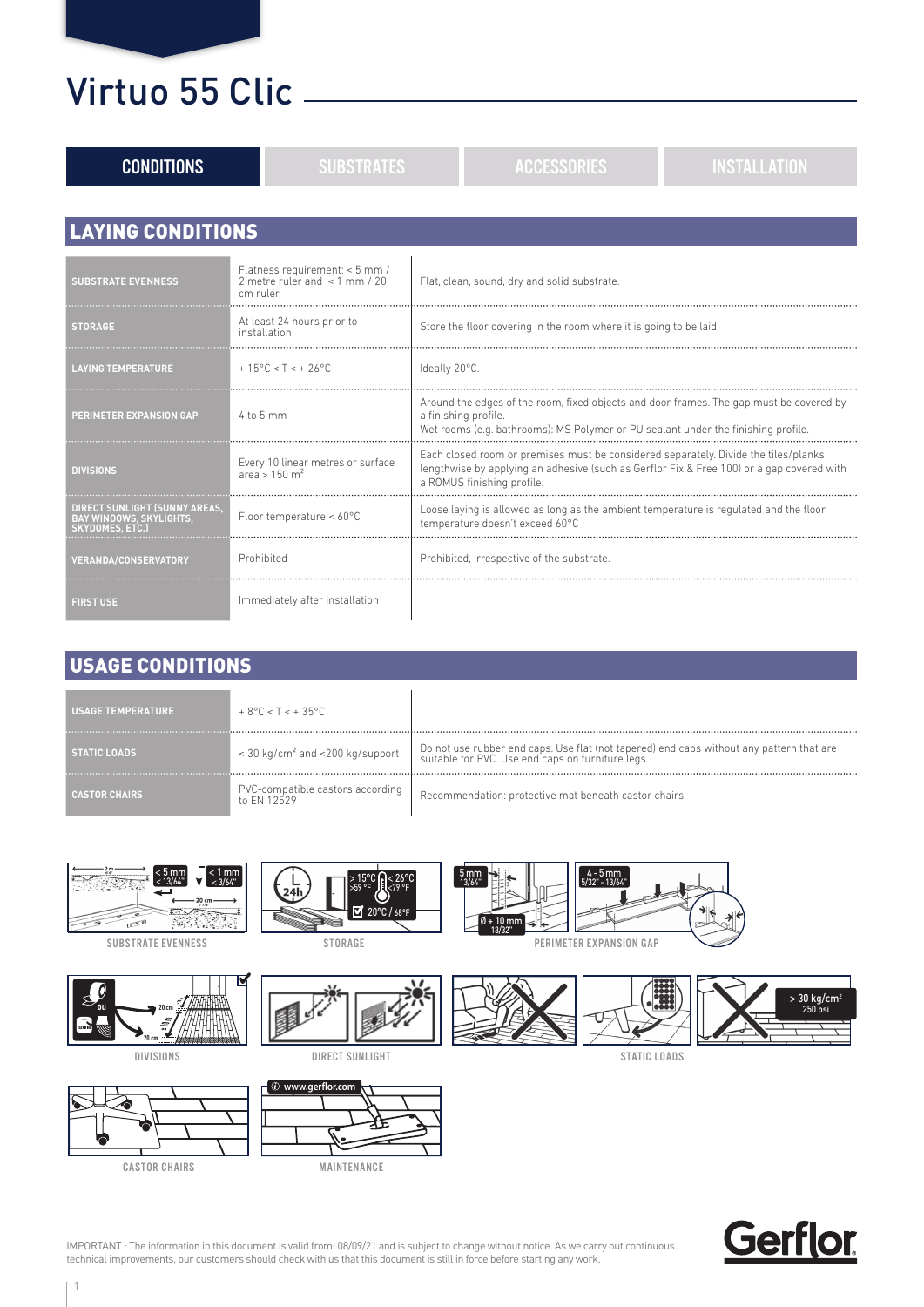| <b>CONDITIONS</b>                                                                                                          | <b>SUBSTRATES</b> |                                                                                                                                                                                                                               | <b>ACCESSORIES</b>                                                                                                                                                                     | <b>INSTALLATION</b> |
|----------------------------------------------------------------------------------------------------------------------------|-------------------|-------------------------------------------------------------------------------------------------------------------------------------------------------------------------------------------------------------------------------|----------------------------------------------------------------------------------------------------------------------------------------------------------------------------------------|---------------------|
| <b>SUBSTRATE</b>                                                                                                           |                   |                                                                                                                                                                                                                               | <b>CONDITIONS</b><br>For installing this floor covering                                                                                                                                |                     |
| Concrete floor, painted concrete, levelling<br>compound, cement based screed, anhydrite<br>(calcium sulphate)-based screed |                   | Moisture content:                                                                                                                                                                                                             | Cement based substrate < 7 % CCM, 92 % RH -<br>Anhydrite-based substrate < 1 %.<br>If necessary, prepare the support and apply a smoothing<br>compound to eliminate any irregularities | < 7% CCM            |
| Ceramic tiles                                                                                                              |                   | < <b>5 mm</b> - 13/64<br>If tile joints < 5 mm wide and < 2mm deep,<br>and no unevenness.<br>$< 2 \text{ mm}$<br>Otherwise, apply a grouting product<br>or levelling compound                                                 |                                                                                                                                                                                        |                     |
| Glued compact PVC / rubber / linoleum floor<br>coverings                                                                   |                   | After examination and repair depending on the condition of the floor covering.<br>If more than 10% is in bad condition, complete removal is necessary followed<br>by new substrate preparation                                |                                                                                                                                                                                        |                     |
| Glued foam backed PVC floor coverings                                                                                      |                   | In residential areas only.<br>After examination and repair depending on the condition of the floor covering.<br>if more than 10% is in bad condition, complete removal is necessary followed<br>by new substrate preparation. |                                                                                                                                                                                        |                     |
| Textile floor covering (carpet) / textile-backing PVC<br>X<br>floorings                                                    |                   | Prohibited                                                                                                                                                                                                                    |                                                                                                                                                                                        |                     |
| V<br>Vinyl asbestos tiles                                                                                                  |                   | Refer to Gerflor's Technical Guide for Overlaying Asbestos Floors                                                                                                                                                             |                                                                                                                                                                                        |                     |
| Acoustic underlayers                                                                                                       |                   | Only Gerflor underlayers Silence Plus 19 dB in premises classified max CEN 23-32,<br>Gerflor acoustic 15 dB and Gerflor Acoustic Plus.<br>Refer to corresponding installation guidelines.                                     |                                                                                                                                                                                        |                     |
| Glued parquet / laminated floor /floating parquet or<br>X<br>wood based panels                                             |                   | Prohibited (complete removal)                                                                                                                                                                                                 |                                                                                                                                                                                        |                     |
| Х<br>0SB                                                                                                                   |                   | Complete removal or lining boards                                                                                                                                                                                             |                                                                                                                                                                                        |                     |
| Wood-based panel flooring on joists or battens /<br>parquet nailed on battens ventilated underneath                        |                   | Allowed                                                                                                                                                                                                                       |                                                                                                                                                                                        |                     |
| Water reversible underfloor heating                                                                                        |                   | Allowed                                                                                                                                                                                                                       |                                                                                                                                                                                        |                     |
| Underfloor heating with circulating water, max<br>temperature 28°C                                                         |                   | Allowed                                                                                                                                                                                                                       |                                                                                                                                                                                        |                     |
| Radiant electric underfloor heating                                                                                        |                   | Gluing mandatory                                                                                                                                                                                                              |                                                                                                                                                                                        |                     |

The preparation of the substrate must comply with the current relevant standards in the country of use. For any information on product properties and usages, please refer to its technical datasheet: www.gerflor.com.



IMPORTANT : The information in this document is valid from: 08/09/21 and is subject to change without notice. As we carry out continuous technical improvements, our customers should check with us that this document is still in force before starting any work.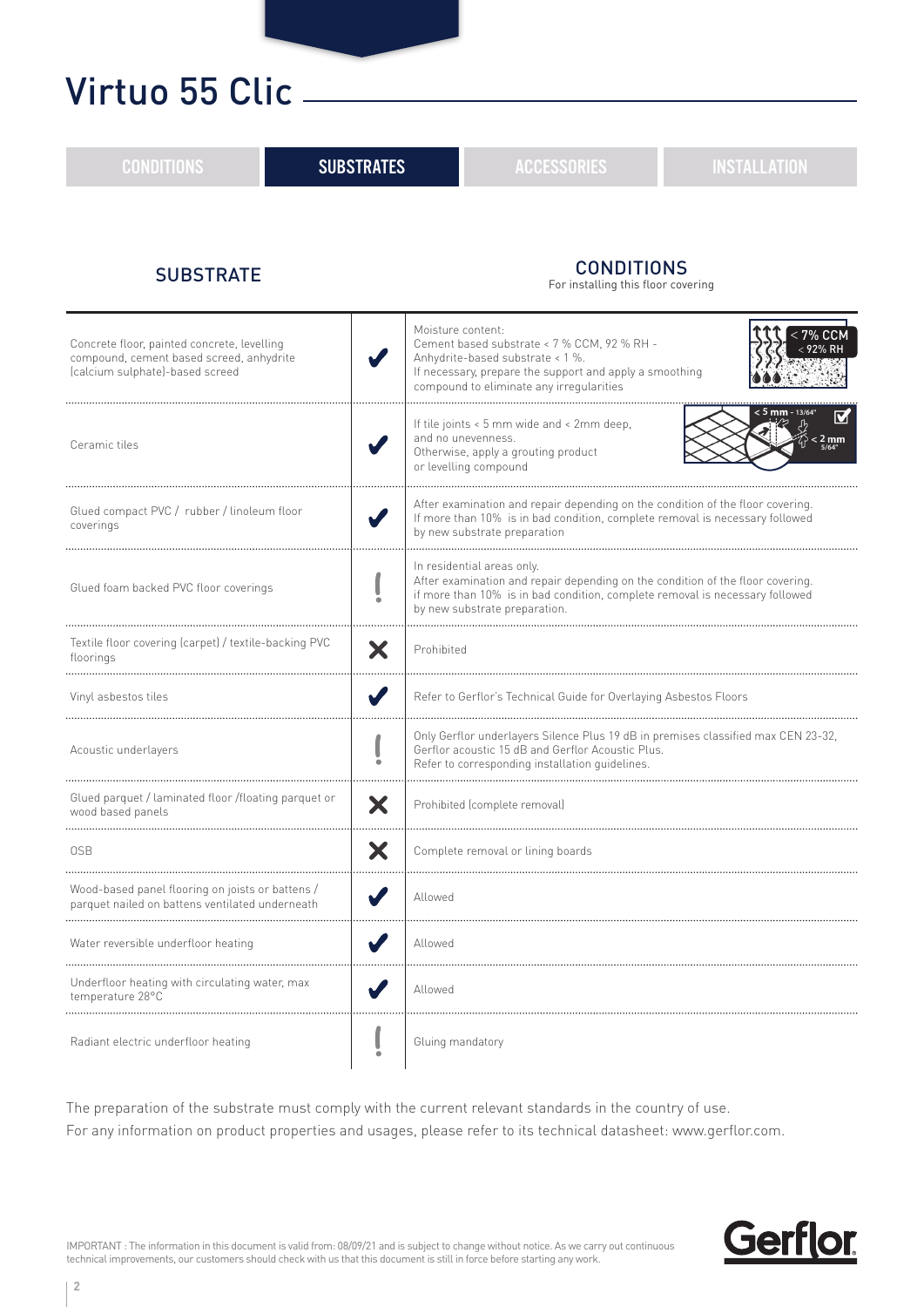| <b>CONDITIONS</b>                                    | <b>SUBSTRATES</b>                                                                                                                                                                                                                             | <b>ACCESSORIES</b>                                                                                                 | <b>INSTALLATION</b> |
|------------------------------------------------------|-----------------------------------------------------------------------------------------------------------------------------------------------------------------------------------------------------------------------------------------------|--------------------------------------------------------------------------------------------------------------------|---------------------|
|                                                      |                                                                                                                                                                                                                                               |                                                                                                                    |                     |
| <b>TOOLS</b>                                         | Cutter - Tape measure - Metal ruler -<br>Mitre shears - Reference ROMUS: 93401 / JANSER: 237 530 000                                                                                                                                          | Non-rebound mallet - Ref.: 94964 from ROMUS - LVT-Clic roller - Ref.: 93153 from ROMUS                             |                     |
| <b>ADHESIVES FOR DIRECT SUNLIGHT</b><br><b>AREAS</b> | Refer to adhesive manufacturers recommendations                                                                                                                                                                                               |                                                                                                                    |                     |
| <b>DIVISIONS</b>                                     | FIX&FREE 100 and ROMUS accessories                                                                                                                                                                                                            |                                                                                                                    |                     |
| <b>ACOUSTIC UNDELAYER</b>                            | Gerflor Acoustic 15 dB - Ref.: 17980001 - See Installation Guidelines [330]<br>Gerflor Silence Plus 19 dB - Ref.: 59490001 - See Installation Guidelines [331]<br>Gerflor Acoustic Plus - Ref.: 074040001 - See Installation Guidelines [332] |                                                                                                                    |                     |
| <b>FINISHES</b>                                      | Door threshold: refer to Romus catalogue.<br>Wet rooms (e.g. bathrooms): MS Polymer or PU sealant.                                                                                                                                            | Skirting Design - Ref.: 6086 / Skirting Design - MDF - Ref.: 5947 - See Installation Guidelines [504A] and [504B]. |                     |

**3**

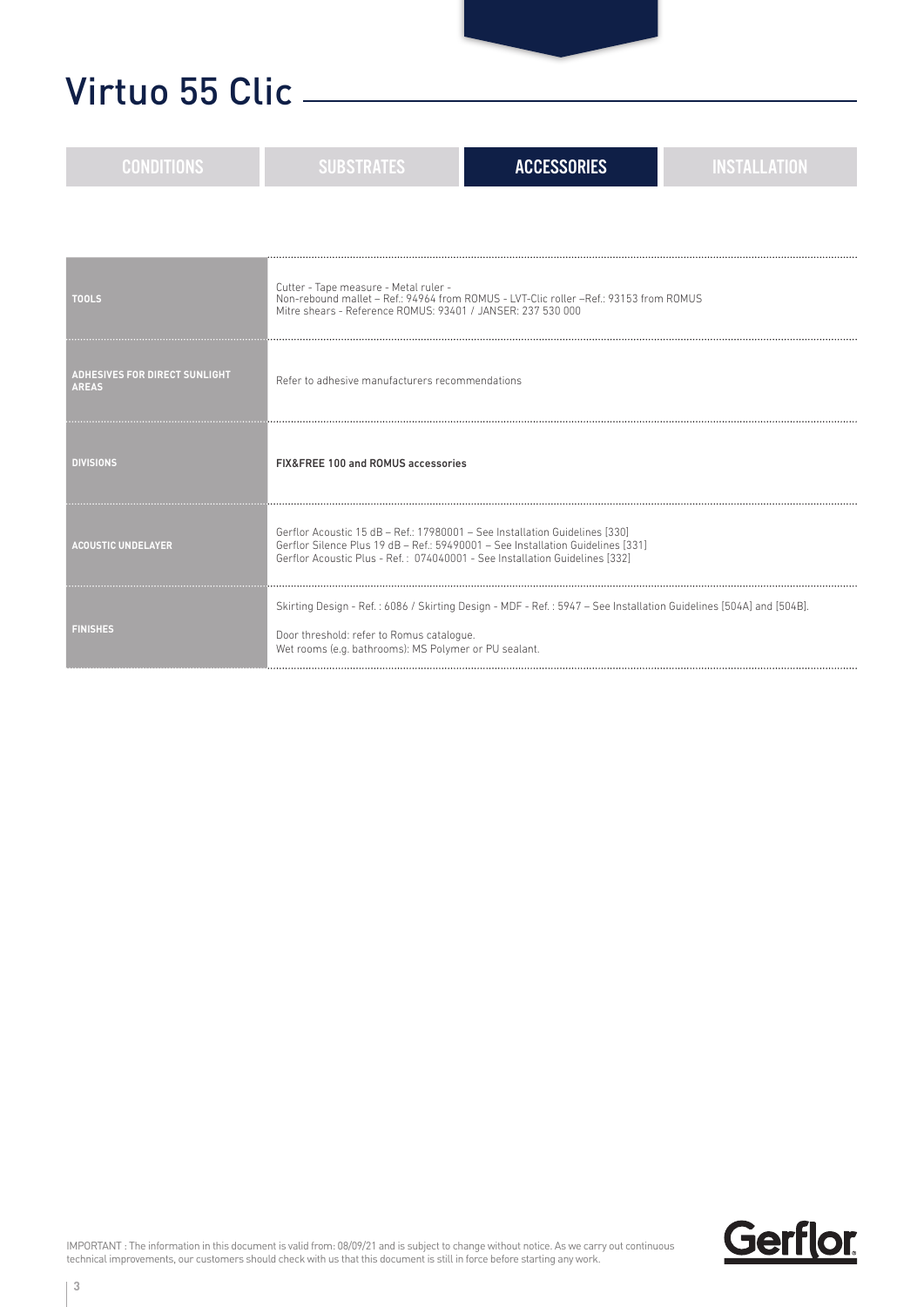|                                                         | The floor covering should be examined prior to installation for any visible defects. The flooring<br>must belong to the same production batch. If there are any visible defects, please notify GERFLOR<br>and do not begin installation without its prior approval.                                                                   |                                    |                           |                                            |
|---------------------------------------------------------|---------------------------------------------------------------------------------------------------------------------------------------------------------------------------------------------------------------------------------------------------------------------------------------------------------------------------------------|------------------------------------|---------------------------|--------------------------------------------|
| <b>LAYOUT</b>                                           |                                                                                                                                                                                                                                                                                                                                       |                                    |                           |                                            |
|                                                         | . Mix the planks/tiles from several different boxes from the same series.                                                                                                                                                                                                                                                             |                                    |                           |                                            |
|                                                         | . The planks/tiles must be oriented in the direction of light or in the direction of traffic.                                                                                                                                                                                                                                         |                                    |                           |                                            |
| by a finishing profile.<br>under the finishing profile. | · Perimeter expansion gap: 4-5 mm. At room edges,<br>fixed objects and door threshold. The gap must be covered<br>Wet rooms (e.g. bathrooms): MS Polymer or PU sealant                                                                                                                                                                |                                    | 5 <sub>mm</sub><br>13/64* | $0 + 10$ mm                                |
| with the tongues facing towards you.                    | • Start laying the planks/tiles in a corner of the room. Move backwards as you lay,                                                                                                                                                                                                                                                   |                                    |                           |                                            |
| the rows.                                               | • Offset each row ideally by one third of a plank length, or lay<br>them with «hidden joints». In this case, offset the planks by at<br>least 25 cm, and start the second row with the offcut from the<br>last plank of the previous row. Avoid small cuts at the end ot<br>Lay the tiles in staggered joint (offset by half a tile). | $\leftrightarrow$ 1/3 L            |                           | 1/2L                                       |
| must be $> 1/3$ plank or $1/2$ tile.                    | . In standard sections, the width of the planks/tiles                                                                                                                                                                                                                                                                                 | $\overline{\textbf{A}}$ min. $1/3$ | min. 1                    | $=$ $\overline{M}$<br>min. 1/3<br>min. 1/3 |
| particularly at the entrances and doorways.             | • At the end of the rows, the length of planks/tiles must be > 25 cm,                                                                                                                                                                                                                                                                 |                                    | $>25$ cm                  | $> 25$ cm                                  |

CONDITIONS RUBSTRATES ACCESSORIES INSTALLATION



IMPORTANT : The information in this document is valid from: 08/09/21 and is subject to change without notice. As we carry out continuous technical improvements, our customers should check with us that this document is still in force before starting any work.